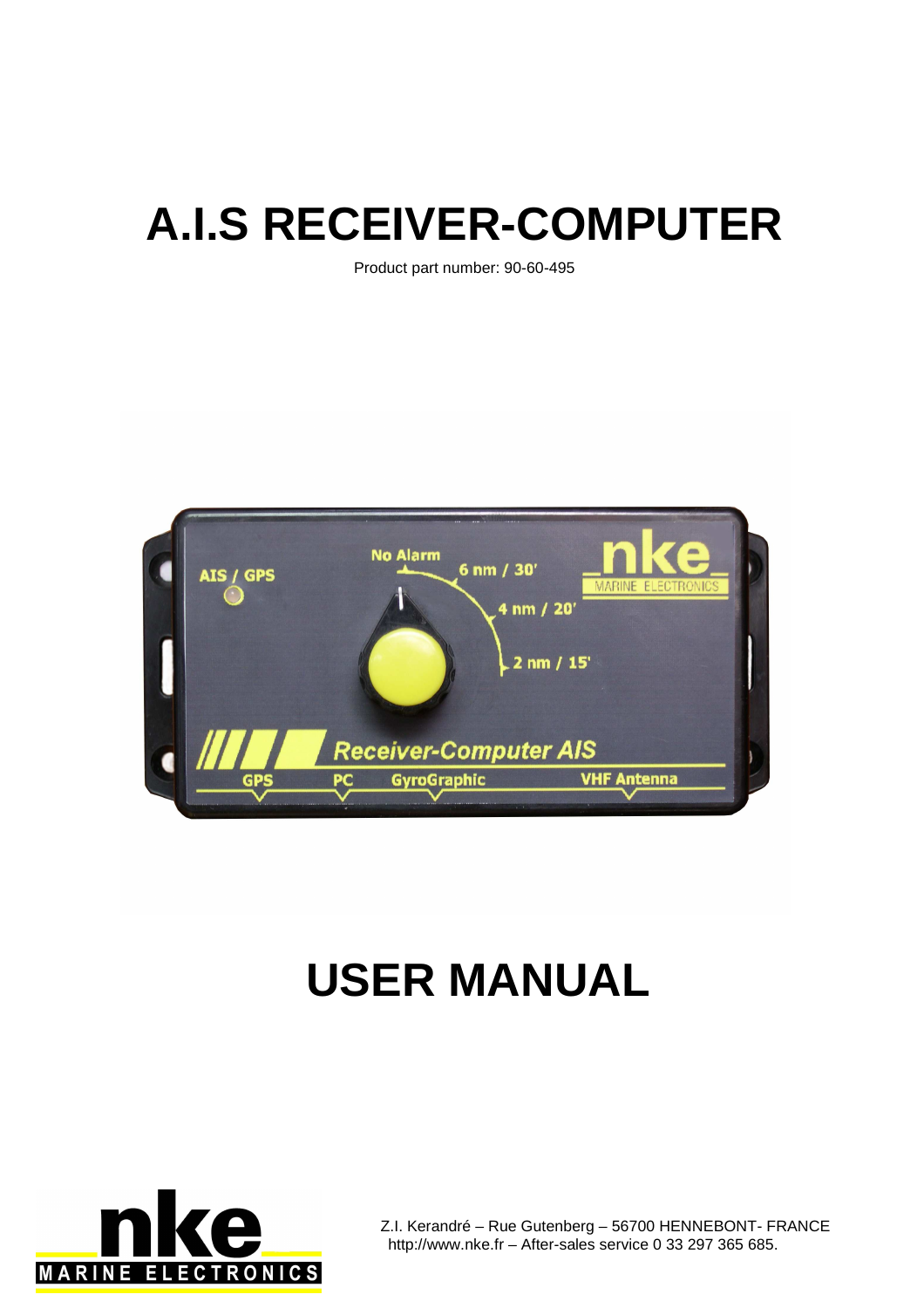# **CONTENT**

|                |      | 1.3.2. How is collision avoidance data displayed on the Gyrographic ? 6            |  |
|----------------|------|------------------------------------------------------------------------------------|--|
|                |      |                                                                                    |  |
|                |      |                                                                                    |  |
|                |      | 1.3.3.2. Lost connection between the Gyrographic and the A.I.S Receiver/Processor7 |  |
|                |      |                                                                                    |  |
|                |      |                                                                                    |  |
| 3 <sup>1</sup> |      |                                                                                    |  |
|                |      |                                                                                    |  |
|                | 3.2. |                                                                                    |  |
|                |      |                                                                                    |  |
|                |      |                                                                                    |  |
|                |      |                                                                                    |  |
|                |      |                                                                                    |  |

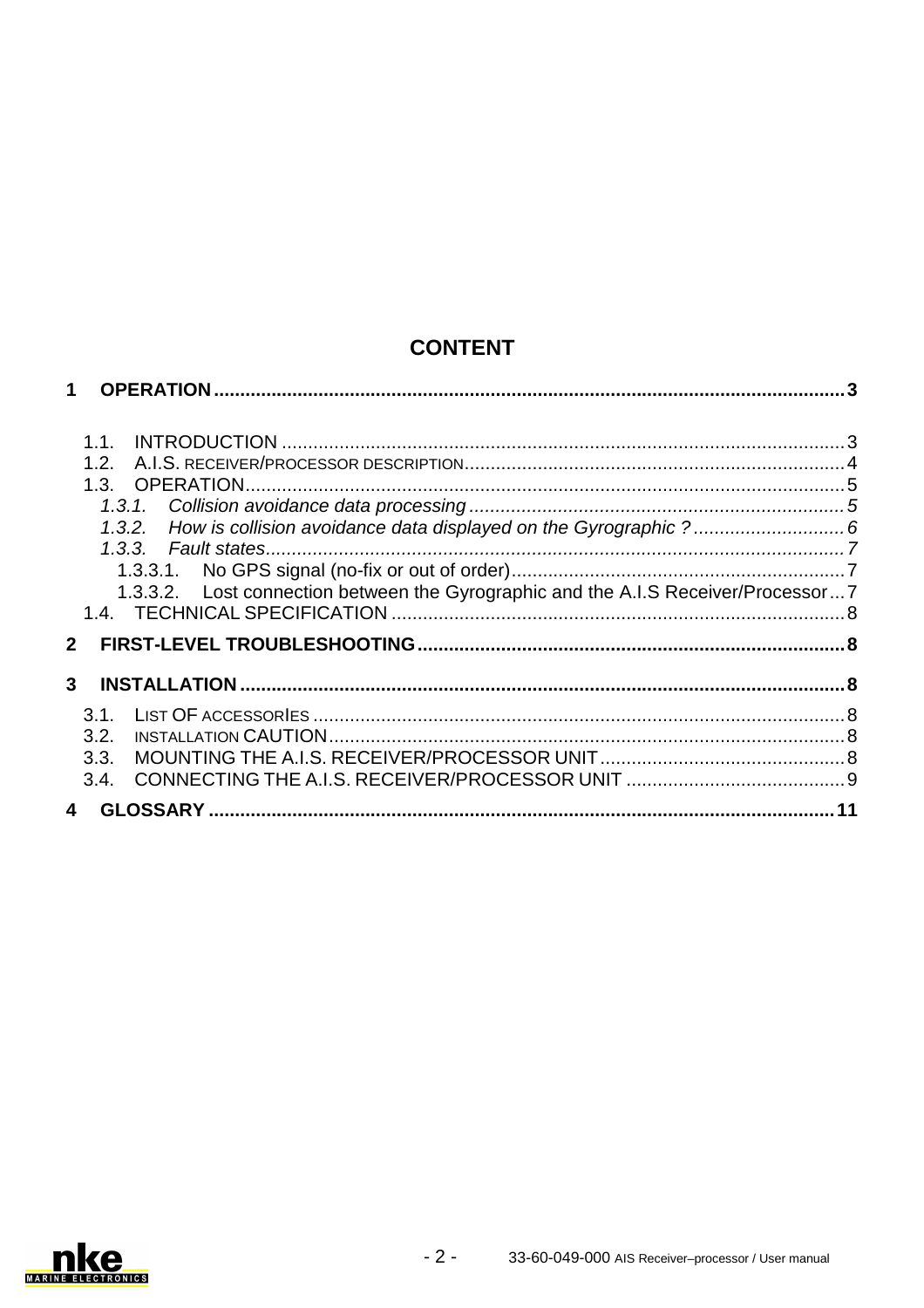# **1 OPERATION**

#### **1.1. INTRODUCTION**

Thank you for purchasing the **nke** A.I.S. receiver-processor.

**A.I.S.** (**A**utomatic **I**dentification **S**ystem) is a worldwide system for exchanging information between ships and stations ashore. A.I.S uses dedicated VHF frequencies to automatically broadcast information such as ship's identification, status, position and route. This information is available to any ship or traffic control station within the signal reception area.

This data, combined with information coming from the GPS, allows the **nke AIS Receiver-Processor** to calculate collision risks and to send an alarm to the **nke Gyrographic** (version 3.20 and up) out in the cockpit.



## **DISCLAIMER**

Data provided by the **nke A.I.S. receiver-processor** provides an indication only. The users acknowledge that they are aware that data received can be partial and / or incorrect and that they are solely responsible for any risks related to the use of this instrument. In no event shall **nke** be liable for any direct, indirect, incidental, or consequential damage related to the use of this instrument.



 $\overline{a}$ 

#### **IMPORTANT**

Please take time to read this manual carefully before you start installation

Any connection to the **TOPLINE bus** must be performed through the specific interface box # 90-60-417 and only with the **TOPLINE bus** cable # 20-61-001

### **System configuration**



**Figure 3: Connection AIS Receiver to the Gyrographic** 

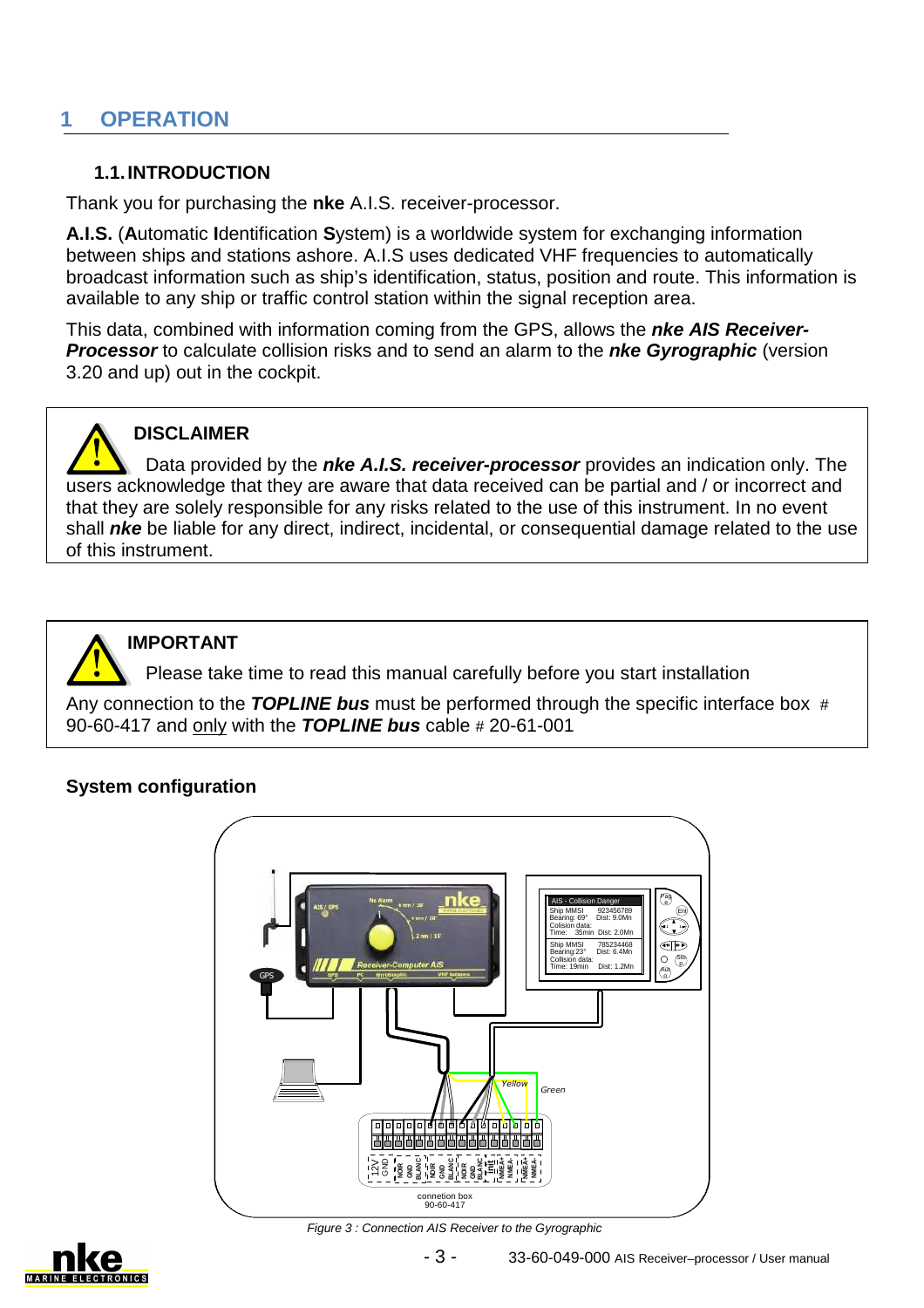# **1.2. A.I.S. RECEIVER/PROCESSOR DESCRIPTION**

The **nke A.I.S. Receiver/Processor** combines a highly sensitive receiver working on the 2 VHF frequencies dedicated to A.I.S. with an internal programmable processor to calculate the range and bearing of the alarm target, its **CPA** (Closest Point of Approach) and **TCPA** (Time Closest Point of Approach).

A rotating button allows the selection between 4 alarm ranges:

- 1. Off
- 2. Alarm if **CPA** < 6 nautical miles and **TCPA** < 30 minutes
- 3. Alarm if **CPA** < 4 nautical miles and **TCPA** < 20 minutes
- 4. Alarm if **CPA** < 2 nautical miles and **TCPA** < 15 minutes

The LED indicator will flash green when the unit receives a valid signal from the GPS, and red when receiving **A.I.S.** messages.

The GPS input uses a 2 wire connection. NMEA output sentence « RMC » must be selected on the GPS unit.

A VHF antenna for **A.I.S**. reception is connected to the BNC socket.

A 2 wire connection (NMEA+ and NMEA-) outputs the signal to the RS232 port of a PC. All **A.I.S** data received by the **Receiver/Processor** can be used by a dedicated software.

A 5 wire cable connects the **Receiver/Processor** to the **Topline** system. The **Gyrographic** display will receive the alarm messages. The Topline bus also supplies power to the **A.I.S Receiver/Processor .**

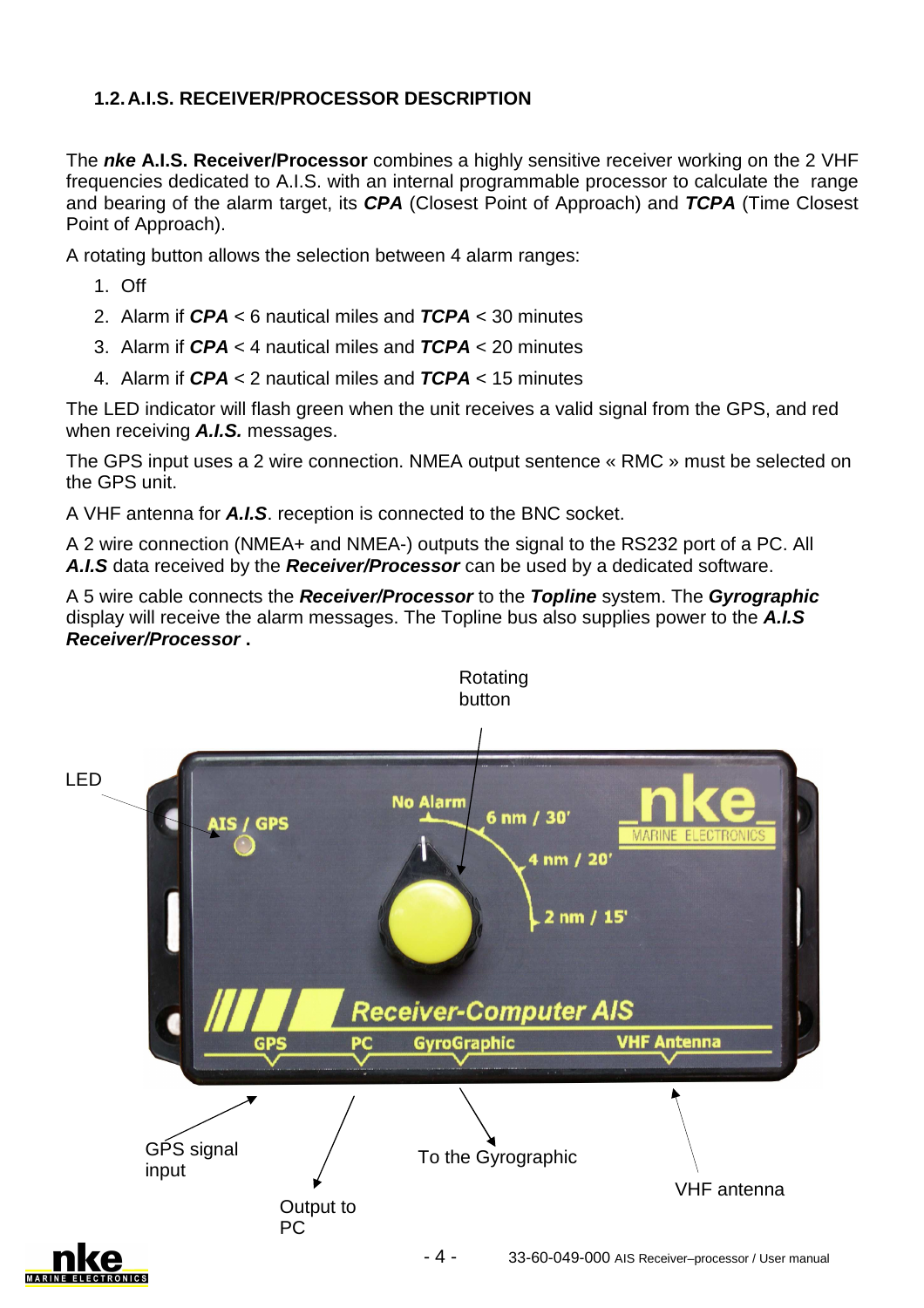# **1.3. OPERATION**

## **1.3.1. Collision avoidance data processing**

The **A.I.S Receiver/Processor** continually processes the signals received on the 2 A.I.S. frequencies. For each A.I.S. message received, it will check the safety zone and generate alarms according to the level activated:

Alarm if **CPA** < 6 nautical miles and **TCPA** < 30 minutes

Alarm if **CPA** < 4 nautical miles and **TCPA** < 20 minutes

Alarm if **CPA** < 2 nautical miles and **TCPA** < 15 minutes

**CPA**, **TCPA,** bearing and distance of the target are calculated and sent to the **Gyrographic**.

#### Alarm principle

The **CPA** and **TCPA** values are chosen with the rotating button to define the safety range. The unit will generate an alarm if a target is detected and its **CPA** and **TCPA** are both below the level defined.



In the example (figure 2) the alarm level selected is **« CPA < 4 Nm and TCPA < 20 minutes ».** When the value of the **CPA** calculated is below 4 nautical miles **and** the **TCPA** calculated is less than 20 minutes, an alarm message will be sent to the **Gyrographic**. For **CPA** below 4 nautical miles with a **TCPA** greater than 20 minutes, no alarm will be sent.

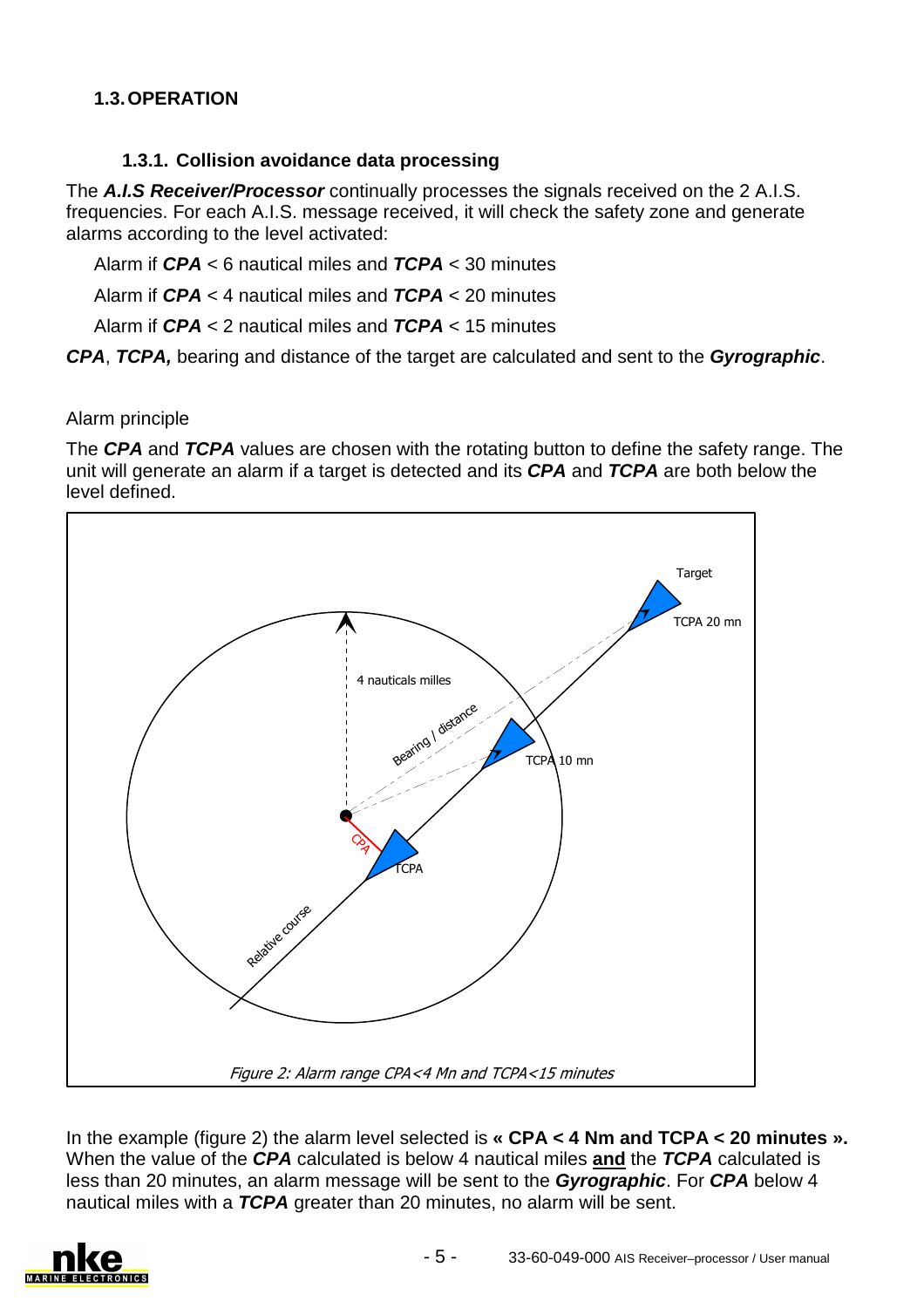## **1.3.2. How is collision avoidance data displayed on the Gyrographic ?**

When receiving the first collision avoidance message from the **A.I.S Receiver/Processor** the system sounds an alarm and displays a Collision Alert page on the **Gyrographic.**



Press the  $P_{\text{e}}$  button once to quit the alarm and display the collision avoidance data.



# **WARNING**

Pressing the <sup>(Page</sup>) button quits the **COLLISION ALERT** page as long as the unit receives collision avoidance messages. It will be active again in standby mode 30 seconds after the reception of the last collision avoidance message.



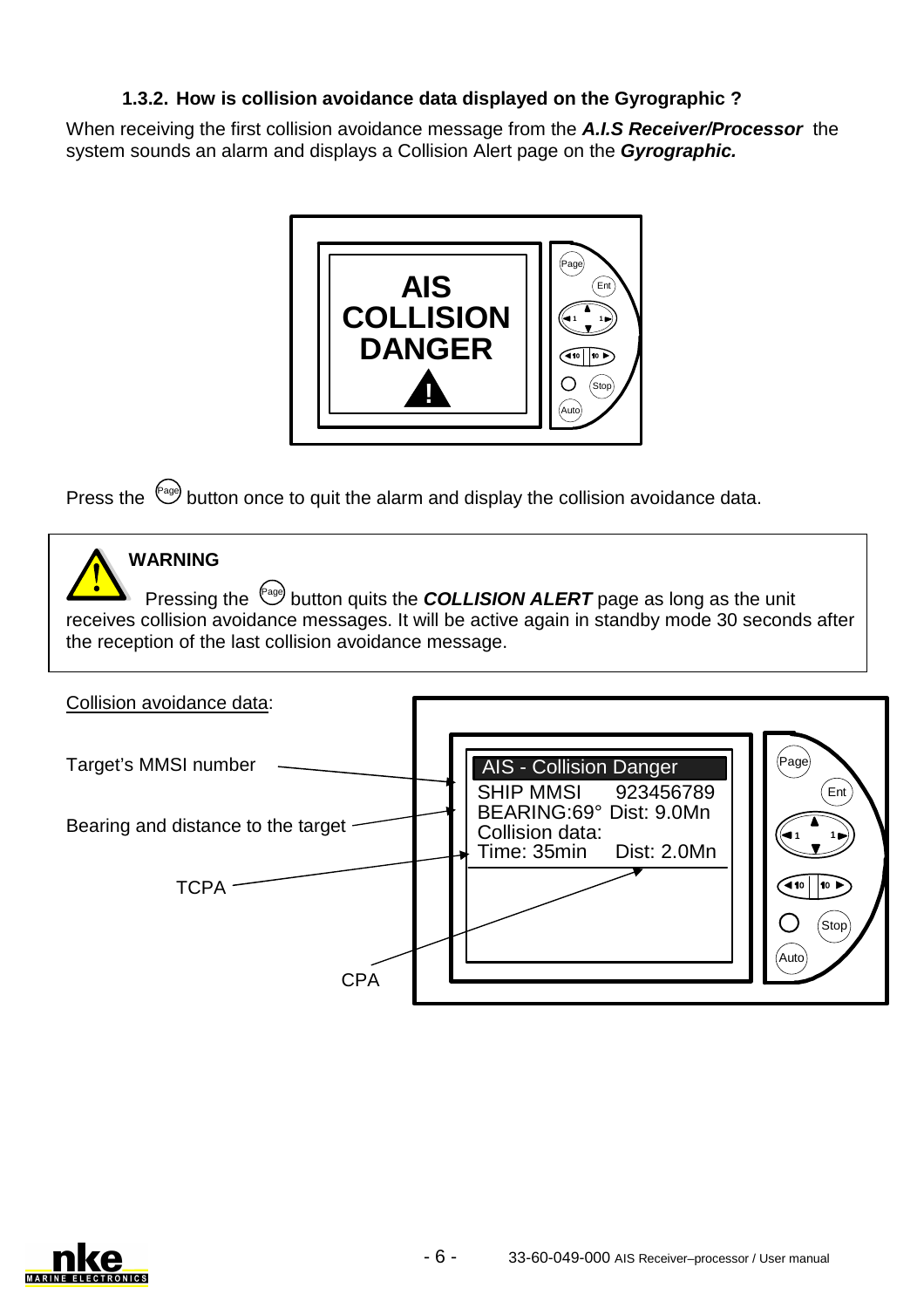The collision avoidance page can display data for two targets simultaneously. The target with the lowest **CPA** value will display on the top.



You can scroll through the pages "Pilot", "Multifunction", "Main Menu" and back to **« A.I.S »** at any time by pressing the  $P_{\text{avg}}$  button.

# **1.3.3. Fault states**

## **1.3.3.1. No GPS signal (no-fix or out of order)**

If the system receives invalid GPS sentences (GPS no-fix) the collision avoidance data will be processed with the last valid GPS position data received within the last 4 minutes. If GPS position data has been invalid for longer than 4 minutes, the **A.I.S.** page will be frozen and will no longer be available once the user displays another page (i.e. "Pilot"…).

### **1.3.3.2. Lost connection between the Gyrographic and the A.I.S Receiver/Processor**

If the **Gyrographic** and the **A.I.S Receiver/Processor** are not able to communicate, the **Gyrographic** will display an alarm message.



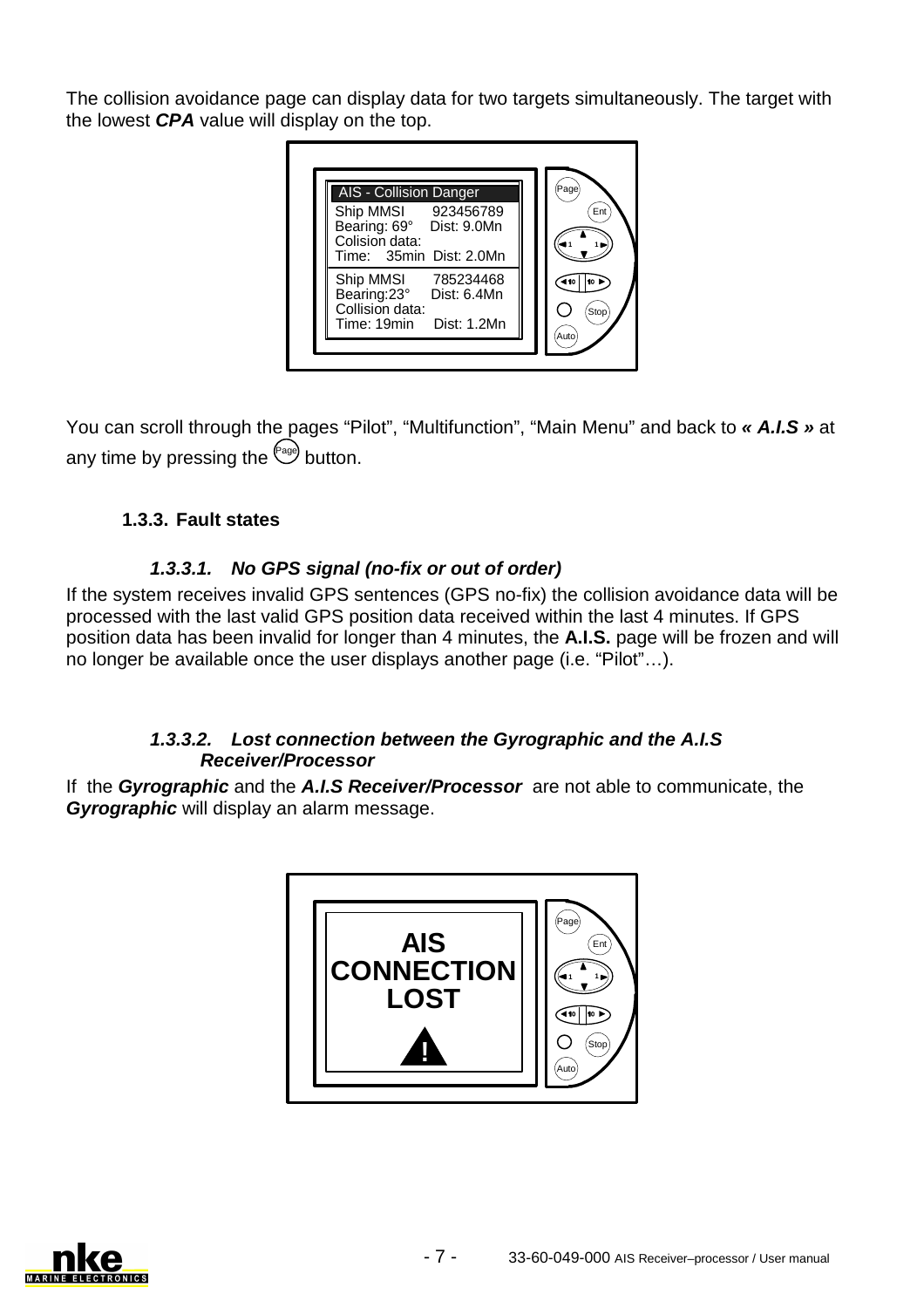## **1.4. TECHNICAL SPECIFICATION**

- Dual frequencies (161.975 MHz 162.025 MHz simultaneously)
- Sensitivity <-106dbm
- Processes both AIS class (A and B) messages
- Power supply: 12 volts
- Power consumption: ~ 100mA
- GPS input NMEA0183 (4800 bauds). Uses « RMC » NMEA sentence
- PC output NMEA0183 (38400 bauds). « RMC » sentences are multiplexed with A.I.S. messages.
- Protection IP20 (not waterproof)
- Weight 250g
- Dimensions: 145mm x 65 mm x 40 mm

# **2 FIRST-LEVEL TROUBLESHOOTING**

In this section you will find information to help you handle small problems yourself. Please take time to read the table for solutions before calling technical support.

| <b>Issue</b>                                                                                                         | <b>Possible Causes and solutions</b>                                                                                                 |
|----------------------------------------------------------------------------------------------------------------------|--------------------------------------------------------------------------------------------------------------------------------------|
| flash green                                                                                                          | GPS is powered on but the LED indicator does not Check the GPS output. NMEA 4800 bauds and « RMC »<br>sentence outputs are required. |
| The LED indicator does not flash red, while a vessel Check wiring for VHF antenna or splitter                        |                                                                                                                                      |
| transmitting A.I.S. is in range<br>The PC navigation software does not read any be 38400 bauds<br>A.I.S nor GPS data | Check the serial port parameters. The RS232 input must                                                                               |

In the event that you cannot solve the problem by yourself, please contact you dealer.

# **3 INSTALLATION**

#### **3.1. LIST OF ACCESSORIES**

90-60-417: Topline connection kit. Junction box and cables.

#### **3.2. INSTALLATION CAUTION**

The **A.I.S Receiver/Processor** is not waterproof. It must be installed in a protected environment.

#### **3.3. MOUNTING THE A.I.S. RECEIVER/PROCESSOR UNIT**

The unit is fastened with Ø 4mm screws.

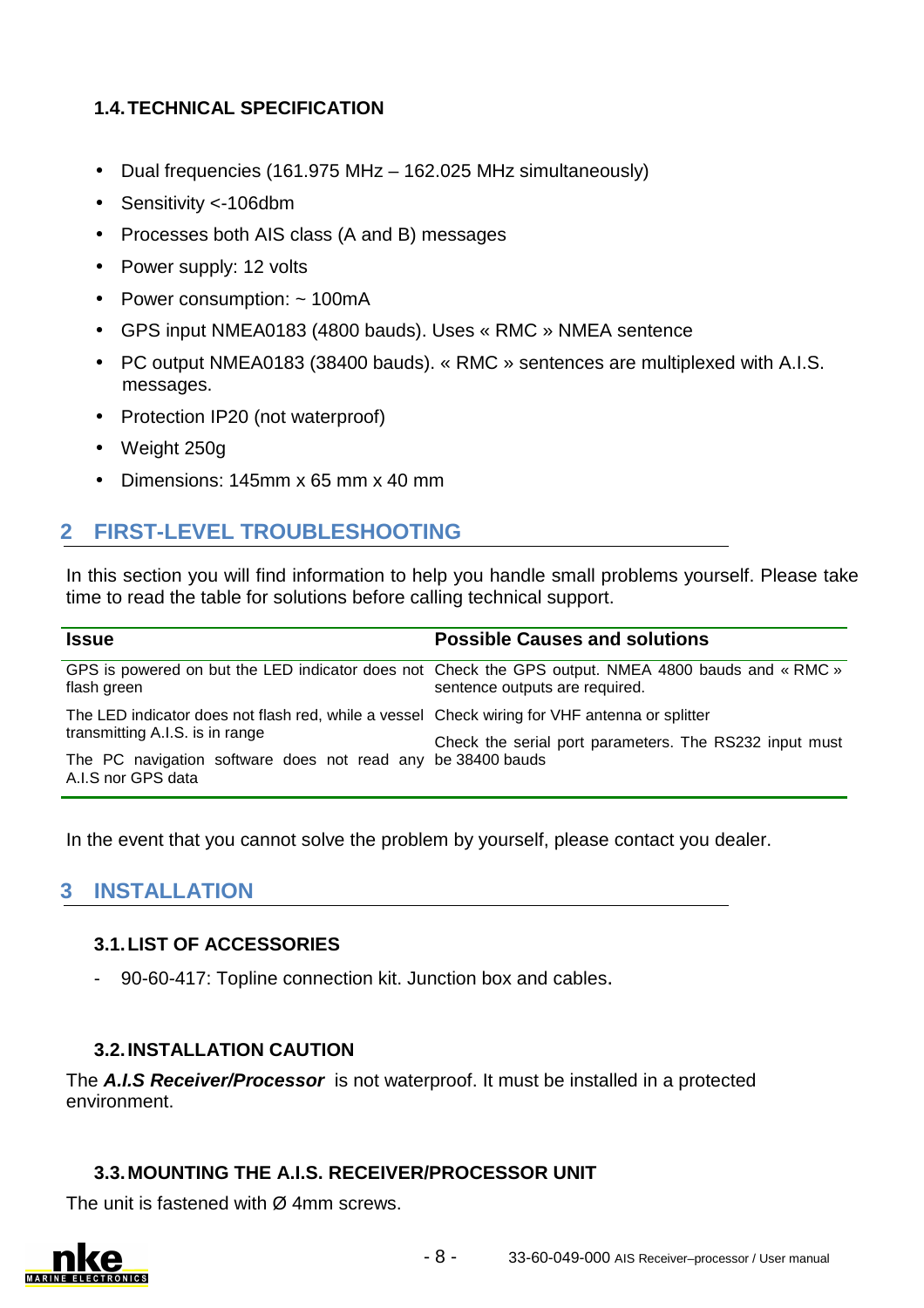

# **3.4. CONNECTING THE A.I.S. RECEIVER/PROCESSOR UNIT**

# **WARNING**

All Topline bus connections must be performed while the system is powered off. The **Gyrographic** chosen to display A.I.S data must be exclusively dedicated and not receive any other NMEA data.

Run the cable from the junction box situated near the dedicated **Gyrographic** to the A.I.S. display.

- Connect the white wires and the shield in the junction box
- Connect the green wire to NMEA position, and the yellow wire to NMEA+ position
- Use the BNC socket to connect either the VHF antenna that you dedicate to A.I.S., or the splitter box if you use the existing VHF antenna.
- Connect the GPS to the GPS input. Check that the GPS unit outputs « RMC ».
- Connect the 9 pin plug to the serial port of the PC running navigation software with A.I.S. features. Use either a serial RS232 port or a USB/RS232 adaptor.

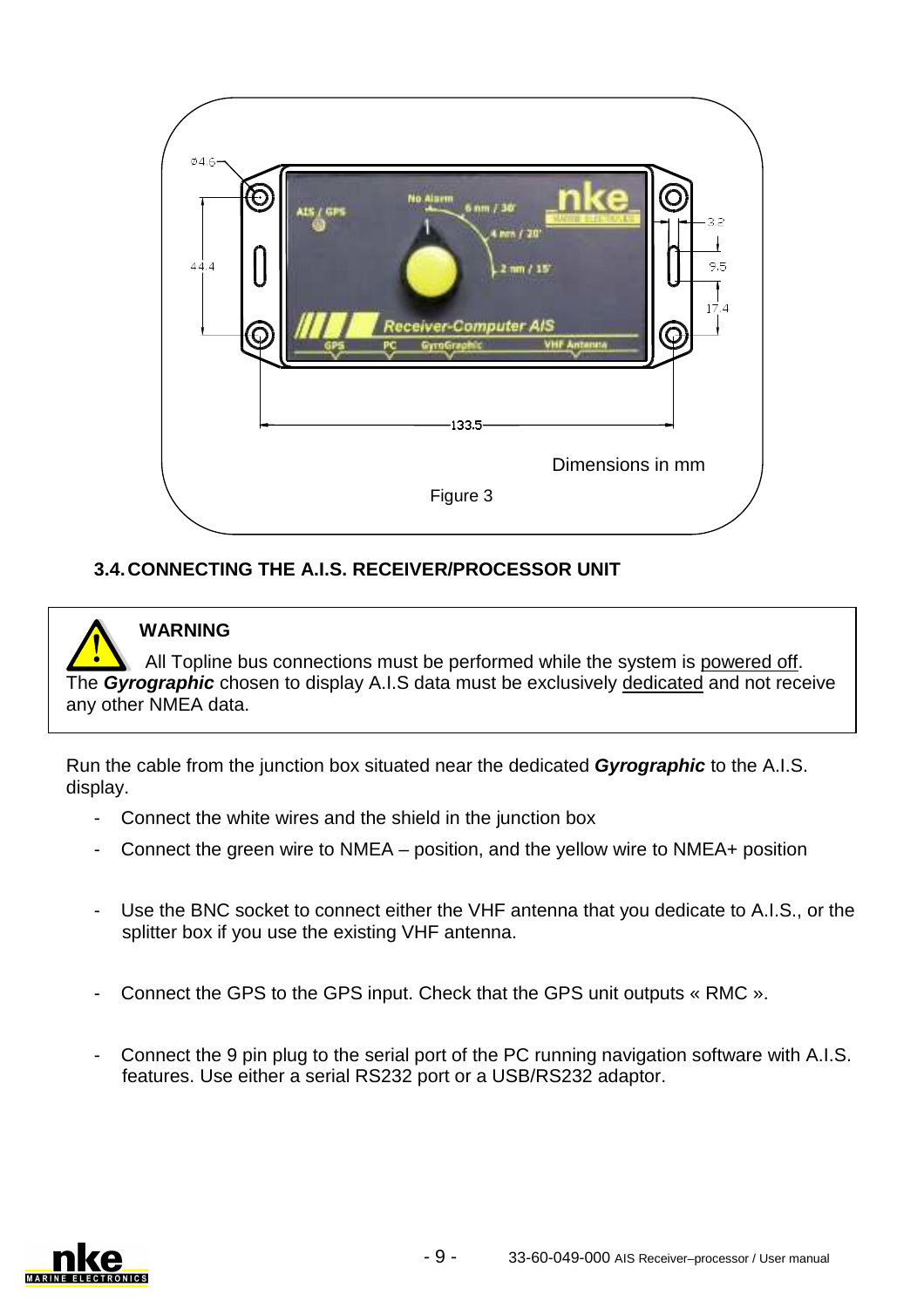

Should you need to reduce cables lengths, we recommend tinning the ends before connecting.

|                                 | connetion box<br>90-60-417                                     |             |  |  |  |  |  |
|---------------------------------|----------------------------------------------------------------|-------------|--|--|--|--|--|
|                                 | Figure 4: Connection AIS Receiver to the Gyrographic           |             |  |  |  |  |  |
|                                 |                                                                |             |  |  |  |  |  |
|                                 | d to reduce cables lengths, we recommend tinning the ends befc |             |  |  |  |  |  |
|                                 |                                                                |             |  |  |  |  |  |
|                                 | phic cable wires color codes                                   |             |  |  |  |  |  |
|                                 | Gyrographic cable wires                                        | Function    |  |  |  |  |  |
|                                 | White                                                          | $+12$ volts |  |  |  |  |  |
|                                 | Shield                                                         | <b>GND</b>  |  |  |  |  |  |
|                                 | <b>Black</b>                                                   | <b>NC</b>   |  |  |  |  |  |
|                                 | Red                                                            | <b>NC</b>   |  |  |  |  |  |
|                                 | Yellow                                                         | + NMEA      |  |  |  |  |  |
|                                 | Green                                                          | - NMEA      |  |  |  |  |  |
|                                 |                                                                |             |  |  |  |  |  |
| nection cable wires color codes |                                                                |             |  |  |  |  |  |
|                                 | <b>GPS cable</b>                                               | Function    |  |  |  |  |  |
|                                 | <b>Brown</b>                                                   | + NMEA      |  |  |  |  |  |
|                                 | White                                                          | - NMEA      |  |  |  |  |  |

• **Gyrographic cable wires color codes**

• **GPS connection cable wires color codes**

| <b>GPS cable</b> | <b>Function</b> |
|------------------|-----------------|
| <b>Brown</b>     | + NMEA          |
| White            | - NMEA          |